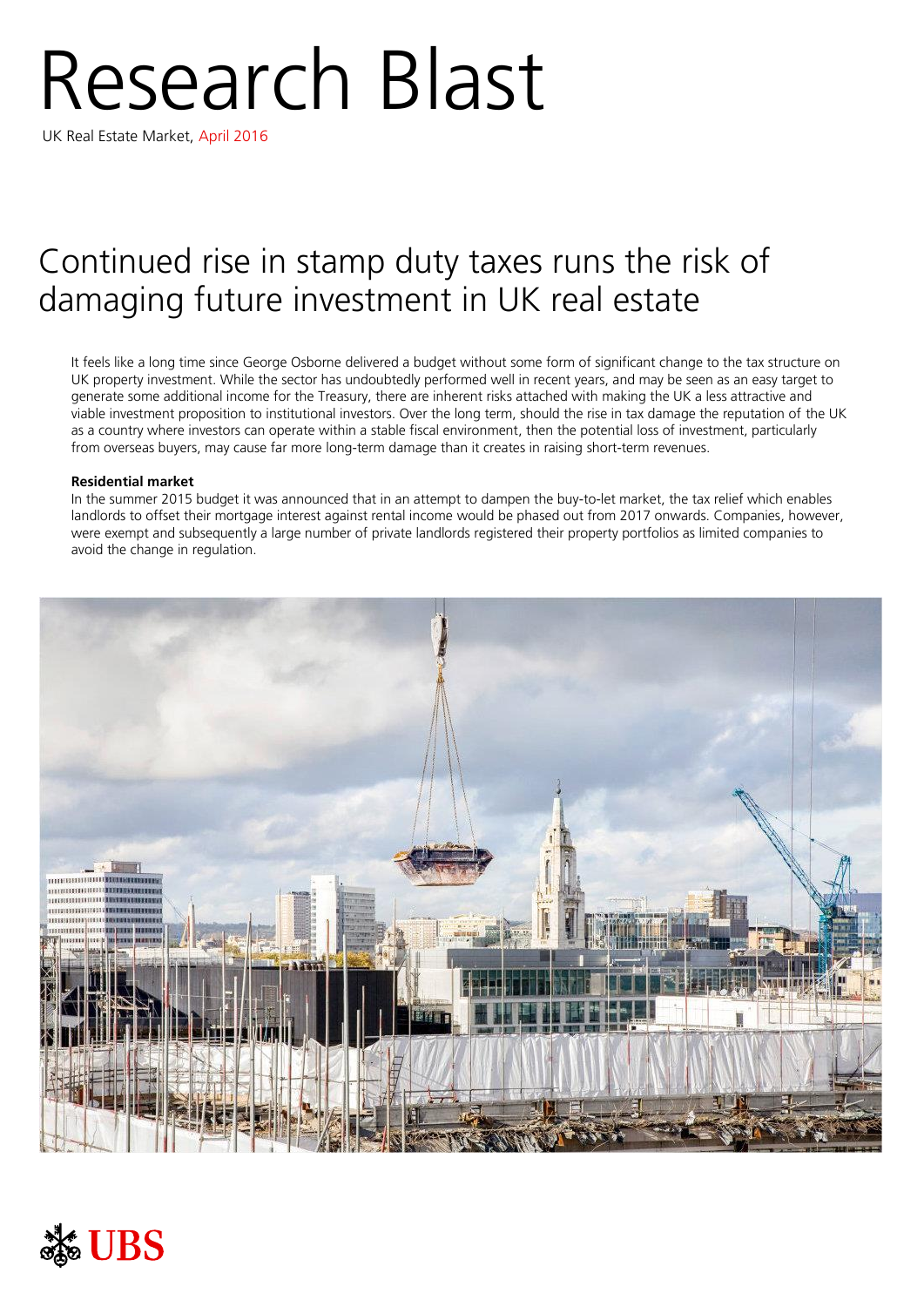In the autumn spending review buy-to-let investors were dealt a further blow when it was announced that all buy-to-let purchases would be subject to an additional 3% stamp duty on each tax band. On this occasion the change in legislation was to include all investors; however, a potential exemption was included for larger companies with the capacity to deliver additional homes through investment in existing stock and development of new builds. Given the shortage of homes being built in the UK it was somewhat surprising that this concession was scrapped in the 2016 budget:

*"Following consultation, the government has decided…there will be no exemption from the higher rates for significant investors, and the higher rates will apply equally to purchases by individuals and corporate investors" – 3.20 Additional Properties, 2016 UK Budget.*

The UK has traditionally had a build-and-sell residential property development sector, with the private rented sector primarily made up of small private investors. Institutional property investment funds were generally focused on traditional commercial property (retail, office and industrial). This has been changing recently; however, and institutional investors have been showing increasing interest and demand for the "alternatives sector" which includes property such as hotels, student accommodation and leisure. Investment into

the alternatives sector rose to a new record level in 2015 at GBP 17.8 billion, accounting for 39% of the total volume invested.

The Private Rented Sector (PRS) was also starting to gain some traction as another alternative investment sector for UK real estate funds. The concept of PRS amongst institutions is already well established in the US and in European countries such as Germany, the Netherlands and Sweden. The strong drive within the UK for home ownership and the need for the major home builders to recuperate capital with which to fund the next scheme means this sector currently has comparatively few institutional-grade residential schemes developed purely for the purpose of rental.

However, given the very positive demographics in the UK (particularly in major cities) where the presence of a large, professional foreign workforce generally preferring to rent rather than buy, combined with the success of similar schemes in other developed countries and a lack of existing stock, meant that the proposition had attracted the interest of institutional investors. According to PMA's latest UK investor intentions survey (taken before the stamp duty changes), while overall investment intentions have turned negative in recent quarters, intentions for residential investment have remained in a strong positive position.

**Survey of UK investor intentions – do you intend to invest more or less in the next 12 months?**



Source: PMA UK Survey of Investor Intentions 1Q16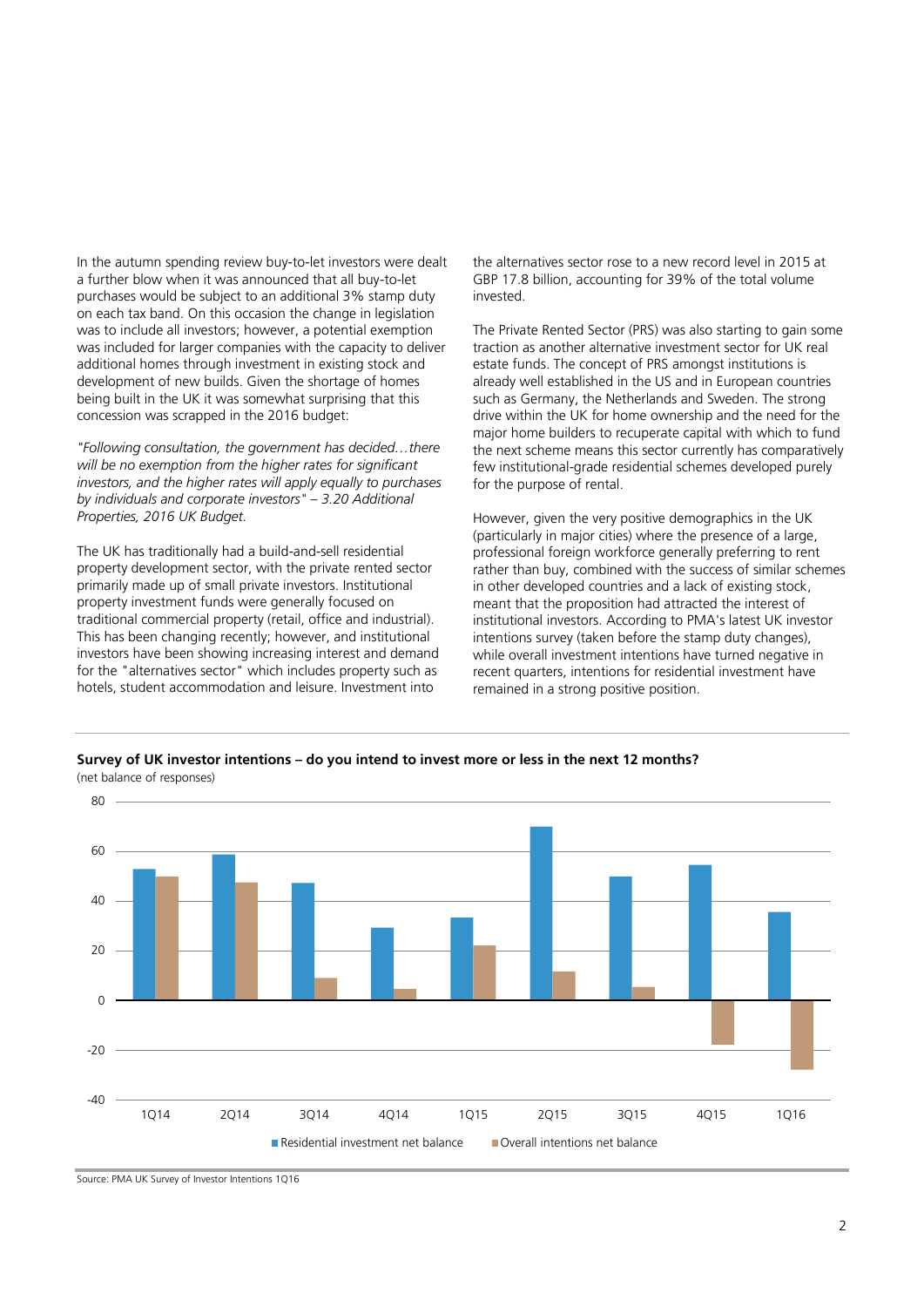The UK is struggling with a housing shortage and with the urban population continuing to grow, further housing developments are required to keep pace with demand. The mismatch is most pronounced in London, where the population is forecast to increase at an average annual pace of 125,000 people per year between 2015 and 2020, bringing the total population to 9.4 million. It is estimated that 50,000 homes per year need to be built just to keep pace with

demand. Despite the annual level of residential units completing in London increasing by 35% in 2015, the total for the year reached just 24,260 homes, half the required level. And with the number of building starts in 2015 totaling a similar level (24,320), the level of new homes being delivered to the market is set to remain 50% below the required level to balance demand.



New homes completed ('000) - Population growth ('000)

### **UK housing building is in decline while population growth has accelerated**

Source: ONS, Department for communities and local government

As there is very little existing purpose-built rental stock for institutional investment, were large scale property funds to enter the PRS sector in the UK it would have to come through development of new schemes. Engaging with institutional investors could stimulate investment and development activity, leading to an increase in the number of new homes being delivered. However, residential development in the UK is expensive, particularly in London and the south east, and after taking into account management costs, void costs, development risk and various other factors, the margins on the sector are relatively tight. Considering the need for a degree of risk premium when entering into a non-traditional asset class, by putting an additional 3% charge on buying the property many investors who were seriously considering PRS may be pushed away from the idea.

One of the largest downside risks for institutions to enter into the residential sector is the scope for governments to intervene to such an extent that the expectations of returns

can completely shift. It will be of particular concern that in the Conservative government's manifesto written before the May 2015 election, there was not a single mention of increasing stamp duty should the party be elected. This would suggest that the government is prepared to intervene in the property sector in an ad hoc manner, taking knee-jerk decisions to raise taxes which are likely to damage the UK's reputation as a stable fiscal environment to invest in, and weaken government credibility, particularly to overseas investors.

#### **Commercial**

In addition to making entry into the residential market a less attractive proposition for institutional investors, George Osborne delivered another blow within the traditional asset classes. In the 2016 budget the chancellor introduced a new slab system of stamp duty tax on commercial purchases, with investors now paying 0% on the value of their purchase up to GBP 150,000, 2% between GBP 150,001-250,000 and 5% on GBP 250,001 upwards. Under the previous system, investors had paid a set percentage on the whole purchase

2014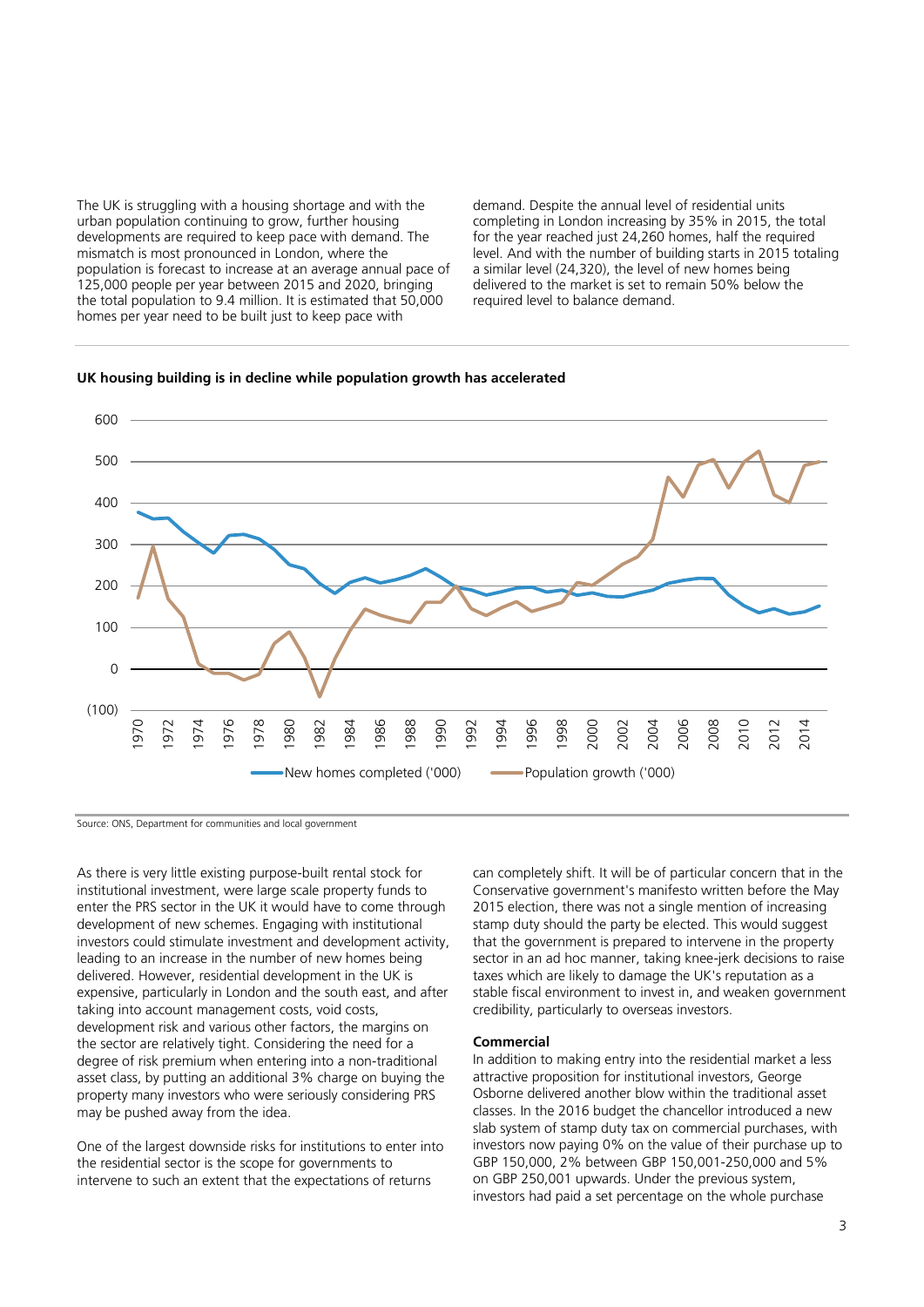cost depending on the value of the transaction, with any purchase over GBP 250,000 incurring 4% stamp duty. This will make purchases up to GBP 1.05 million cheaper than previously and everything above that threshold more expensive. However the vast majority of commercial property transactions to investors are for assets of (significantly) larger than GBP 1.05 million. In 2015 the average value of a commercial property transaction reported on property data was GBP 25 million , which under the new system would incur stamp duty tax of GBP 125,750 compared to GBP 100,000 under the previous system.

The UK commercial property market has established itself as one of the most desirable locations for foreign investment, and in recent years it has proved particularly popular with investors from the Middle East and China. Capital invested into the market from these regions totalled GBP 12 billion in 2015, compared to just GBP 3.6 billion a decade earlier. An increase in capital available for investment coupled with deregulation allowing money to be invested outside of the domestic region has been a key driver of this changing dynamic. While this has resulted in an increase in global activity, the UK market and in particular London, remains far and above the location of choice. To put it in context, in 2015 London attracted more capital from foreign buyers than the next six largest European markets combined.

Reasons frequently cited for this preference for UK real estate have included a favo urable tax regime, a strong legal framework and relatively political and economic stability. However, with a referendum on EU membership approaching, the changes in stamp duty tax come at a time when foreign investors have already become notably more cautious towards investing in the UK. Large -scale investment from foreign buyers does not only generate significant tax revenues for the treasury, but has the potential to deliver capital to drive forward key schemes across the UK. In the current environment of heightened political uncertainty and rising taxes on property transactions, this flow of capital is likely to be disrupted with potential negative consequences for the development of new schemes. And it is important to note that the foreign capital entering the UK market does not just benefit the Treasury through direct stamp duty taxation, but feeds through into all the various indirect revenue streams such as agent fees, legal costs, asset management fees, construction contracts etc., which create further revenue to the treasury through VAT, corporation tax and income tax and supports the property industry in the local economies where the investment is made.

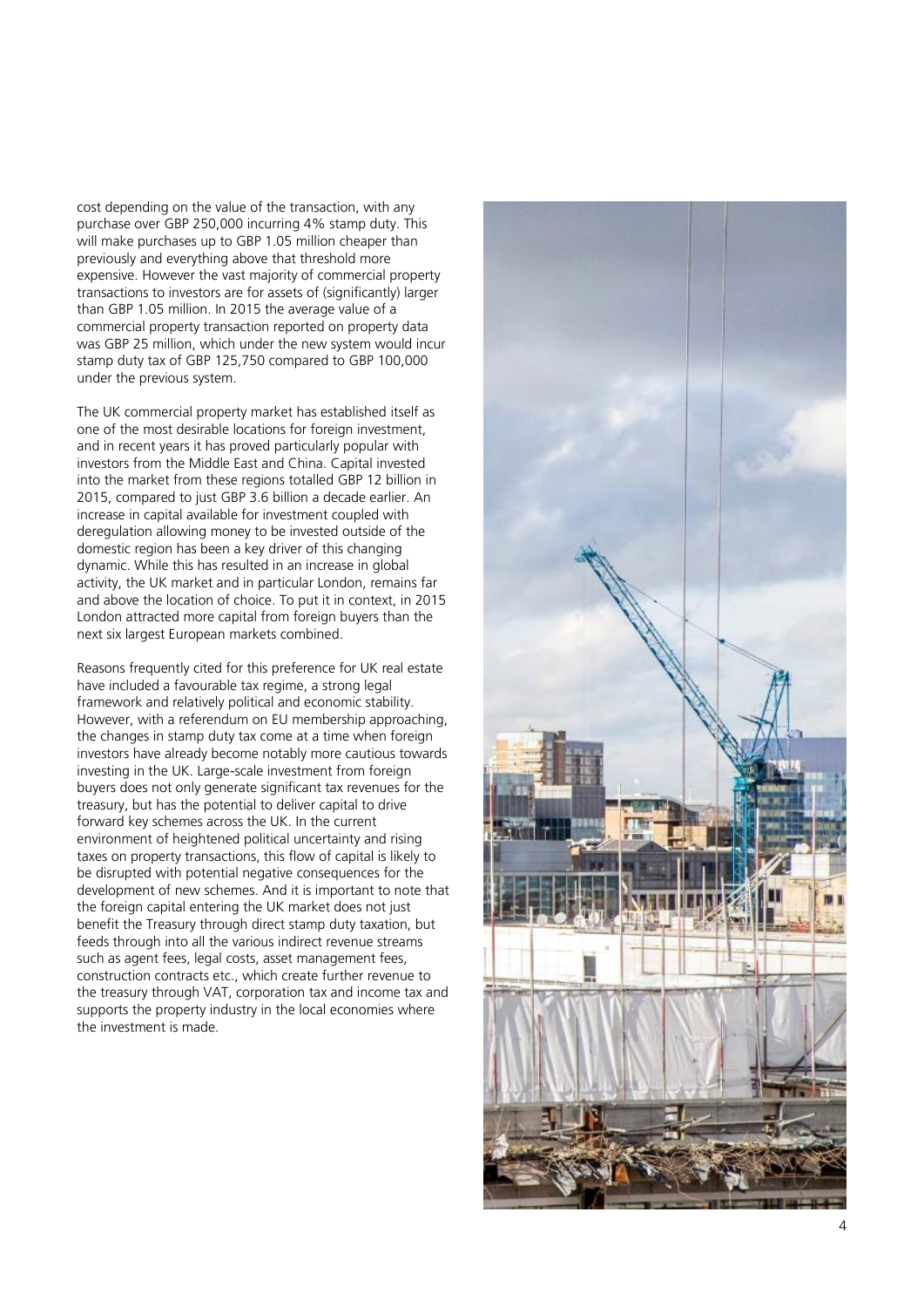#### **Summary**

The UK government has identified the property market as a sector to generate additional income to attempt to achieve a budget surplus by 2020. And at the same time the increase in taxes levied against buy-to-let landlords are being justified as necessary action to cool the market and discourage investors from buying UK homes. But this misses the fundamental point that a housing crisis exists, not because there are too many buy-to-let investors but because there is not enough housing developments to keep pace with demand, which has in turn inflated house prices. Indeed, this has been the dominant theme of Conservative policy towards the UK housing shortage. Rather than addressing supply side issues, they have introduced fiscal measures to try and boost affordability for first time buyers with schemes such as "help to buy" and the "help to buy ISA". But this can be counterproductive as it only serves to boost the demand side without supporting additional supply, leading to house price inflation. And while

they remain reluctant to make decisions which could unlock the necessary land and ease planning constraints, particularly in London and the south east, it is difficult to see the balance between the demand and supply of homes in the UK changing despite the introduction of the new stamp duty taxes.

A viable option to help boost the supply side would have been to engage with the institutional investors who were showing clear interest in entering into PRS development on a large scale. But rather than engage with these investors, the chancellor has introduced tax reforms which makes the UK real estate market as a whole a less appealing investment destination. While there may be short-term financial gains for the treasury the long-term consequences of taking them could ultimately have far reaching negative consequences.